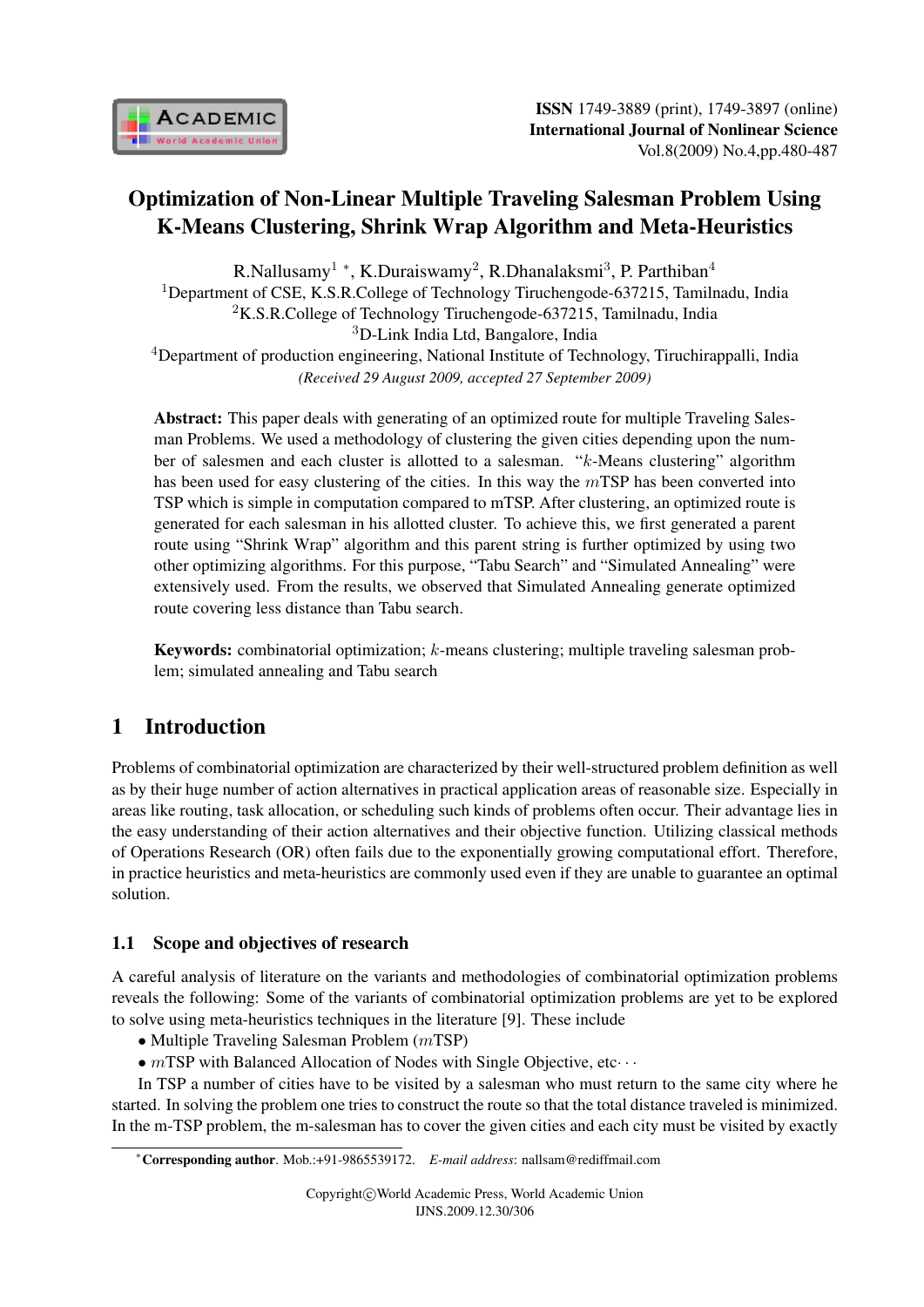one salesman [11]. Every salesman starts from the same city, called depot, and must return at the end of his journey to this city again [1][2][4].

If *n* is the number of cities to be visited for the TSP then  $(n - 1)!$  is the total number of possible routes. Following this basic formulation, an exponential relationship exists between the number of cities and possible routes, for instance if there are 5 cities there are 24 possible routes, for 6 cities 120, for 10 cities 362,880, and so on. As the amount of input data increases the problem increases in complexity, thus the computational time needed renders this method impractical for all but a smaller number of cities

The rest of the paper is organized as follows. The review of the existing work is given in section 2. Section 3 deals with the problem formulation. The clustering and optimization algorithm concepts are given in section 4. Section 5 deals with the implementation concepts and results of Simulated annealing and Tabu search. Conclusion and future scope is given in section 6.

### 2 Review of the existing work

Multiple travelling salesman problem handles more than one salesman. In  $m$ TSP, number of salesmen is more than one and salesman should be allotted few cities among the whole. This is done by dividing the cities into clusters and allotting each cluster to each salesman. Aristidis Likas; Nikos Vlassis, JakobJ.Verbeek (2002) suggested clustering of data points by using k means clustering. However, the resulting TSP is highly degenerate, when an  $m$ TSP is transformed to a single TSP since the resulting problem is more arduous to solve than an ordinary TSP with the same number of cities. Many methods have been suggested for obtaining optimized route [5][6][7][11].

A E Rizzoli, et.al. have focused on the Application of Ant Colony Optimization on the Vehicle Routing Problem and its real world application. They have worked on the aim to demonstrate the applications of ACO on different variants of the routing problem in the day to day activities [1]. Allan Larsen has worked on the dynamic factors of vehicle routing problem. In his thesis he has investigated the dynamics of the vehicle routing problem in order to improve the performances of existing algorithms and as well as developed new algorithms [2]. Various cluster analysis concepts have been discussed in [3].

Arthur.E.Carter, Cliff.T.Ragsdale have developed a new approach to solve multiple travelling salesman problem. The method proposes new set of chromosomes and related operators for the Multiple Travelling Salesman Problem (MTSP) and compares theoretical properties and computational performance of the proposed technique. The computational technique shows that the newer technique results in the smaller search space and produces better solutions [4]. Hannes Schabauer, et.al. have worked on to solve Traveling Salesman Problem(TSP) heuristically by the parallelization of self-organizing maps on cluster architectures [12].

Ding Chao, Cheng ye, He Miao have developed a two level genetic algorithm which favors neither intracluster path or inter- cluster path. The set of vertex data s which are given in the graph were portioned into clusters and now this problem becomes a cluster Travelling Salesman Problem (CTSP). The results from the paper indicate that the algorithm proposed is more effective than the existing algorithms. The variants that exist in the problem are properly dealt without affecting the constraints [10]. Klaus Meer has worked on the simulated annealing methodologies and has proved that this algorithm outperforms any metropolis or standard algorithm. And finally they have worked on the TSP to prove the above mentioned. The standard methodologies were adopted and the results were checked with Simulated Annealing [15]. Various shortest path routing concepts for networks were analysed in [8][13][14].

#### 2.1 Research gap and proposed work

From the review, we understood that most of the problems involved solving the Conventional Traveling Salesman Problem using exact methods like Cut and Solve technique as well as meta-heuristic methods like simulated annealing and Genetic Algorithm for solving the same. They however scarcely dealt with the Multiple Traveling Salesman Problem which represents the realistic case of more than one salesman.

As far as the heuristic algorithms for the  $m$ TSP are concerned, the previous literature has an emphasis on artificial neural networks. To the best of our knowledge, from the literature review, no efficient metaheuristic algorithms exist for the solution of large-scale  $m$  TSPs. Hence, an analysis is made and an heuristic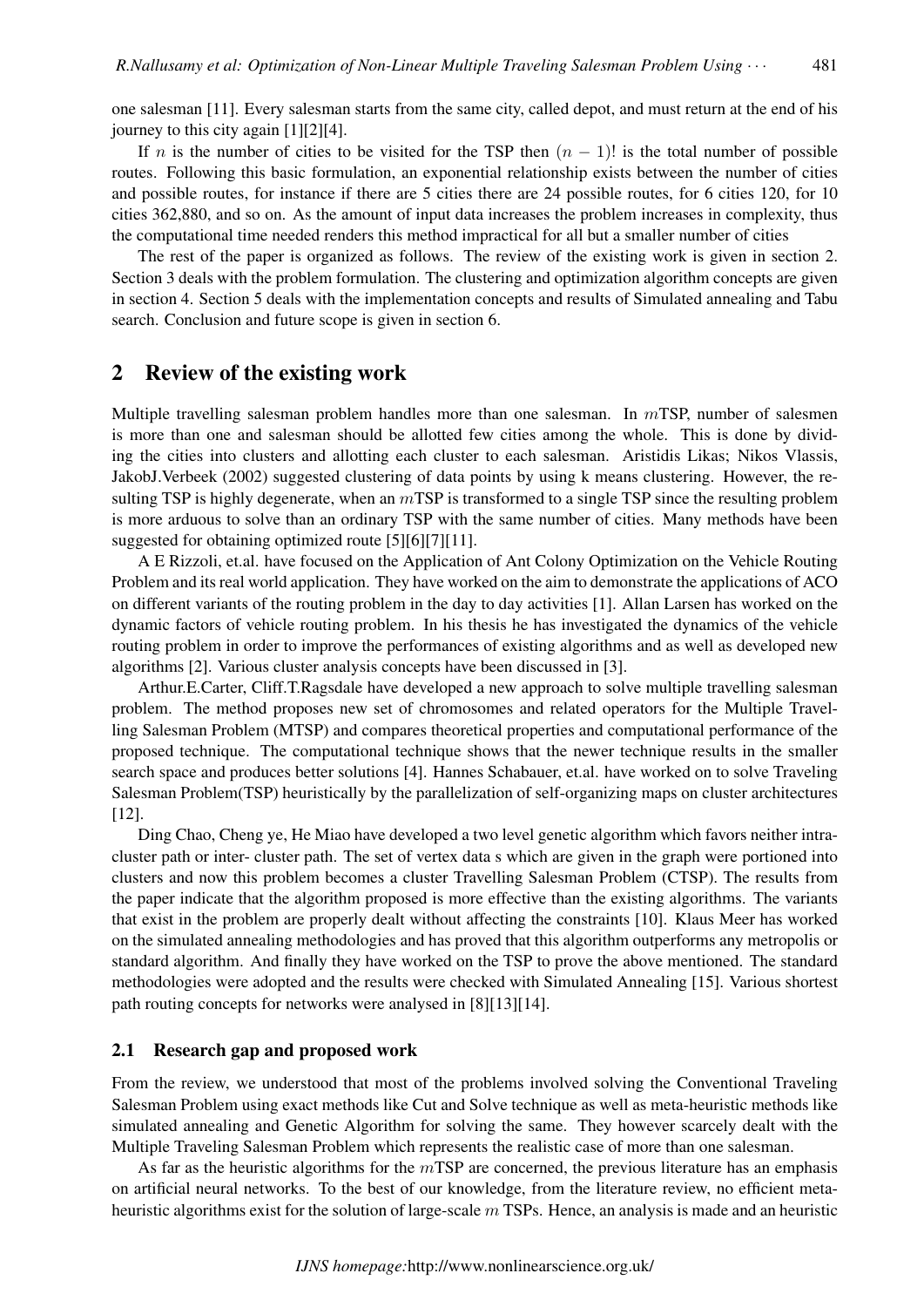is formed to transform  $m$  TSP to TSP, and to optimize the tour of an individual. There was no specialized algorithm for the purpose of clustering (conversion of  $m$ TSP to TSP) or optimal allocation of cities to each salesman. Hence, we decided to deal with the less frequently approached and more realistic Multiple Traveling Salesman problem along with a specialized clustering heuristic, namely k-means clustering algorithm. This also breaks down a large sized problem into a simpler one. Optimization of route will be done by generating a parent route and optimizing the same using any relevant method. In our work, we have done the optimization by two methods. Then the effective solution generated by each method is studied and is compared with the results obtained from other methods.

## 3 Problem formulation

Due to the combinatorial complexity of the TSP, approximate or heuristic solution procedures are almost always employed in practice. The mathematical structure of the TSP is a graph where the cities are the nodes of the graph. Connections between pairs of cities are called edges and each edge has a cost associated with it which can be distance, time or other attribute. If n is the input number of vertices representing cities, for a weighted graph G, the TSP problem is to find the cycle of minimum costs that visit each of the vertices of G exactly once [6][7].

### 3.1 Multiple Traveling Salesman Problem

The *m*TSP can in general be defined as follows: Given a set of nodes, let there be m salesmen located at a single depot node. The remaining nodes (cities) that are to be visited are called intermediate nodes. Then, the  $m$ TSP consists of finding tours for all m salesmen, who all start and end at the depot, such that each intermediate node is visited exactly once and the total cost of visiting all nodes is minimized.

#### 3.2 Mathematical Formulation of the TSP and Problem definition

There are many mathematical formulations for the TSP, employing a variety of constraints that enforce the requirements of the problem. Since this is not the appropriate forum for reviewing all of the potential formulations, one has been chosen in order to demonstrate how such a formulation is specified. The following notation is used:

*n* − the number of cities to be visited; the number of nodes in the network

 $i, j, k-$  indices of cities that can take integer values from 1 to n

*t* − the time period, or step in the route between the cities

 $x_{ijt}$  − 1 if the edge of the network from *i* to *j* is used in step *t* of the route and 0 otherwise

 $d_{ij}$ − the distance or cost from city *i* to city *j* 

The problem requires starting from a given city, visiting subsequent cities, and returning to the starting city. The optimal solution chooses the route that minimizes the total distance traveled. There are  $(n-1)!$ possible tours. The following is an example of one linear programming formulations of the TSP problem:

The objective function  $(Z)$  is to minimize the sum of all costs (distances) of all of the selected elements of the tour:

$$
Z = \sum_{i=1}^{n} \sum_{j=i}^{n} \sum_{t=1}^{n} d_{ij} x_{ijt}
$$
 (1)

The tour is subject to the following constraints:

For all values of  $t$ , exactly one arc must be traversed, hence

$$
\sum_{i} \sum_{j} x_{ijt} = 1 \text{ for all } t. \tag{2}
$$

For all cities, there is just one other city which is being reached from it, at some time, hence

$$
\sum_{j} \sum_{t} x_{ijt} = 1 \text{ for all } i. \tag{3}
$$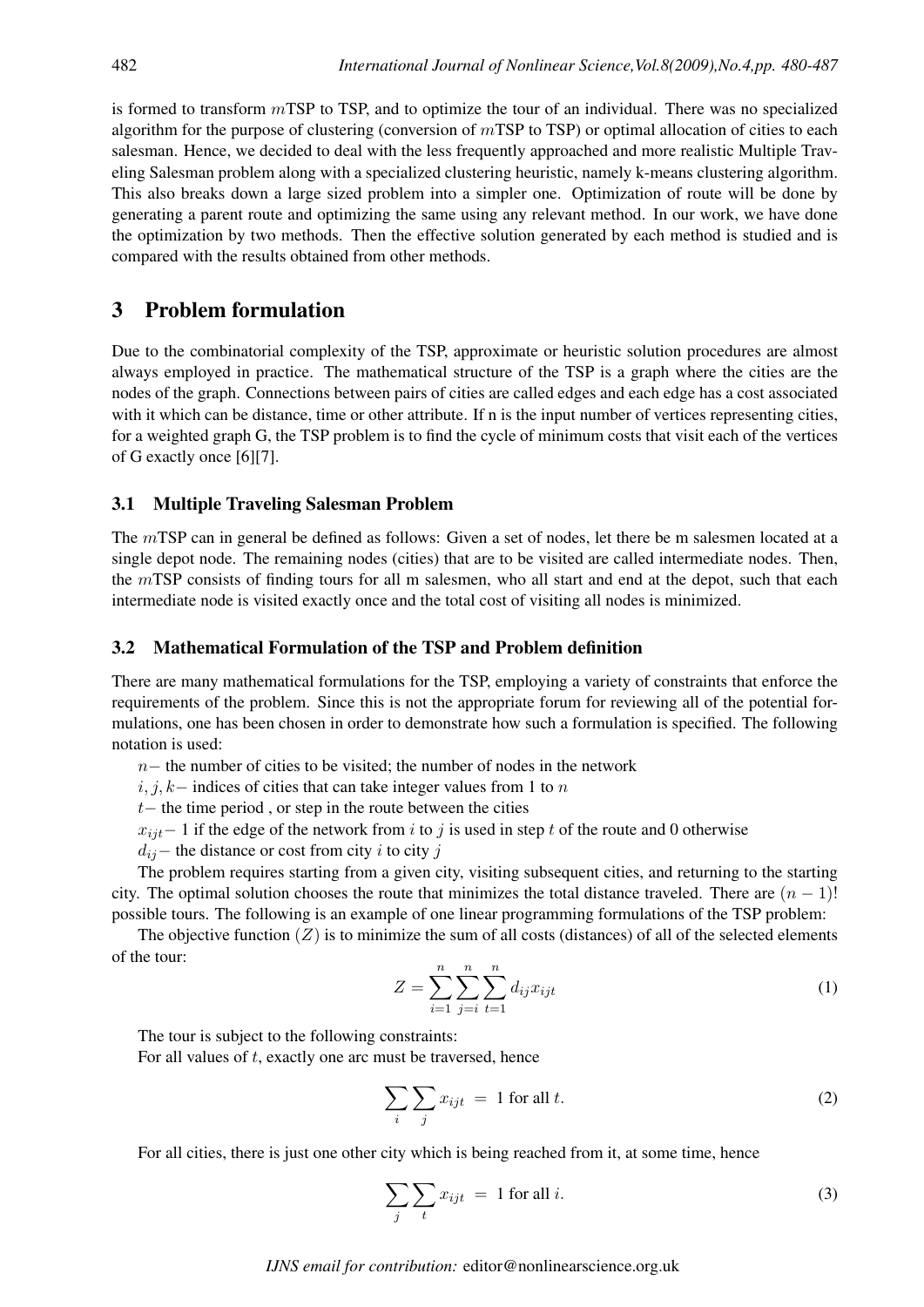For all cities, there is some other city from which it is being reached, at some time, hence

$$
\sum_{i} \sum_{t} x_{ijt} = 1 \text{ for all } j.
$$
 (4)

When a city is reached at time t, it must be left at time  $t + 1$ , in order to exclude disconnected subtours that would otherwise meet all of the above constraints. These sub-tour elimination constraints are formulated as:

$$
\sum_{i} x_{ijt} = \sum_{k} x_{jkt+1} \text{ for all } j \text{ and } t. \tag{5}
$$

In addition to the above constraints the decision variables are constrained to be integer values in the range of 0 to 1:

$$
0 \le x_{ijt} \le 1. \tag{6}
$$

If the problem size increases, it is very difficult to solve in a reasonable polynomial time. We had developed all the below meta-heuristics techniques and compared for  $m$ TSP.

#### 3.3 Assumptions

All the salespersons have to start from a common depot and after traveling through a set of cities, they should return back to the starting depot. There are no capacity constraints and no cost constraints. But, all the cities must be visited by any one of the salesperson and each salesperson has to visit a particular city exactly once.

### 4 Metaheuristics for route optimization

Efforts have concentrated on the development of heuristics that are not guaranteed to find the shortest tour, but are likely to quickly find either the optimal solution or a near-optimal alternative. They are approximate approaches based on algorithms that construct feasible solutions within reasonable computing time. Improvement heuristics are algorithms that start with an initial feasible solution and successively improve it through a sequence of exchanges.

#### 4.1 Proposed heuristics

The solution to the problem is attained using three-stage heuristics. The first-stage involves the conversion of a  $m$ TSP to TSP using  $k$ -means Clustering algorithm. The second-stage of the heuristic comprises of forming the initial tour for  $m$  salesperson and is generated using Shrink-wrap algorithm. The third-stage is meta-heuristic approach comprising simulated annealing and Tabu search to optimize the tour for  $m$ salesperson. In this work we have taken 60 cities 6 salesmen problem for the route optimization purpose. Fig. 1 shows the coordinates of 60 cities.

#### 4.2 Transformation of  $m$ TSP to TSP and calculation of shortest path

Clustering of the cities makes the calculations much simpler. The search space for the solution increases as the number of cities decreases and vice-versa. If there are N cities then the search space will be N! and the computational time also high accordingly. Hence to reduce the burden of mathematical complexity N value should be reduced and this is achieved by clustering. The following heuristics were used for solving the given 60 cities 6 travelling salesmen problem. City number 33 is considered to be the headquarters of all the salesmen.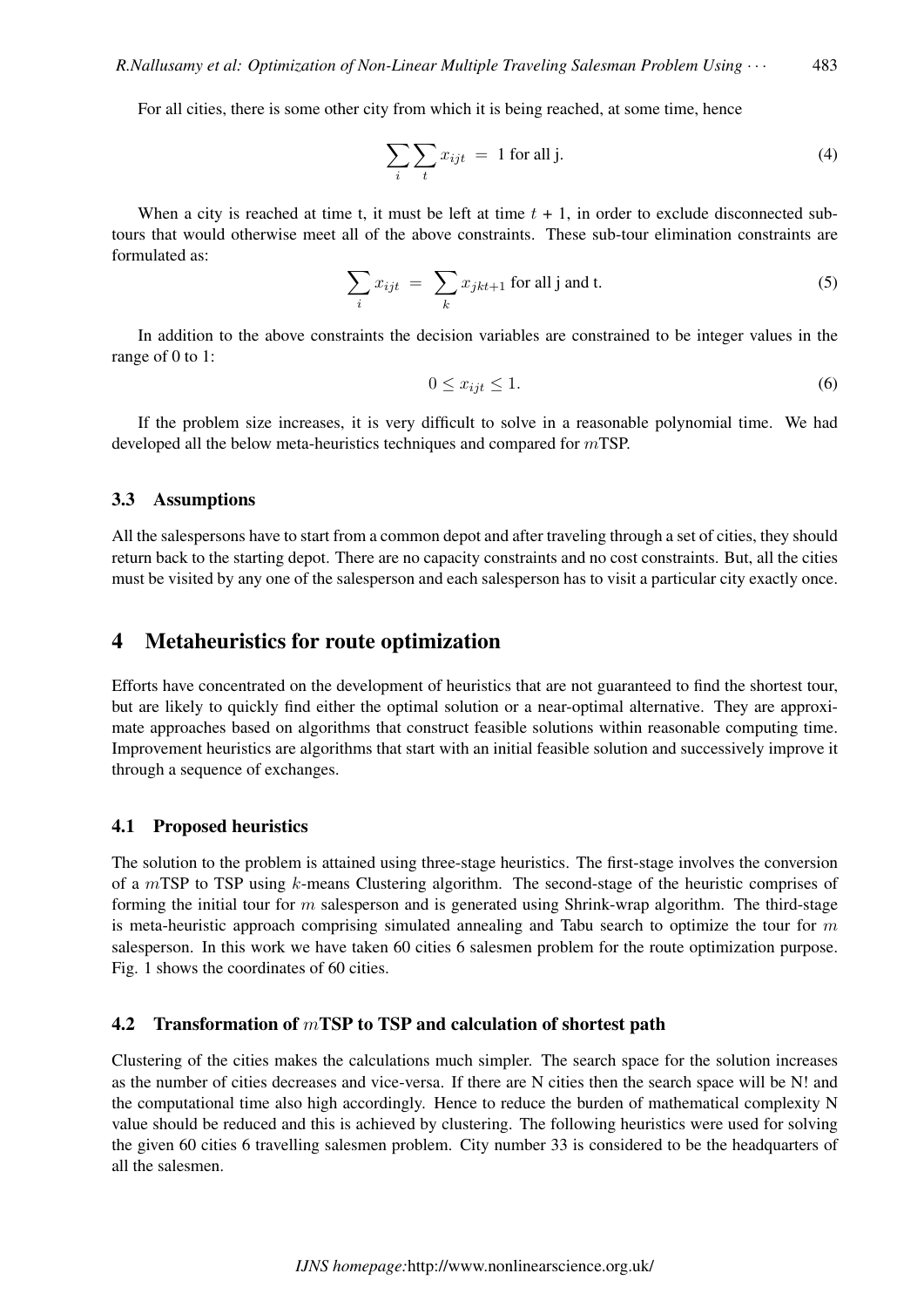



Figure 1: Plot of cities salesman has to travel Figure 2: Clustered cities after k-means clustering

### 4.2.1  $k$ -means Clustering

Simply speaking  $k$ -means clustering is an algorithm to classify or to group the objects based on attributes/ features into  $k$  number of group.  $k$  is a positive integer number. The grouping is done by minimizing the sum of squares of distances between data and the corresponding cluster centroid [3].

The algorithm is composed of the following steps:

*∙Place K points into the space represented by the objects that are being clustered. These points represent initial group centroids.*

*∙Assign each object to the group that has the closest centroid.*

*∙When all objects have been assigned, recalculate the positions of the K centroids.*

*∙Repeat Steps 2 and 3 until the centroids no longer move. This produces a separation of the objects into groups from which the metric to be minimized can be calculated.*

Table 1 and Fig. 2 show the results, after applying  $k$ -means clustering.

| Sales person | Cities Allotted                                           |     |
|--------------|-----------------------------------------------------------|-----|
|              | 21-23-24-25-26-27-28-29-30-33-35-36                       | 12  |
|              | $1 - 2 - 3 - 4 - 5 - 8 - 9 - 10 - 11 - 12 - 33 - 34 - 48$ | 13  |
|              | 13-14-15-16-17-18-19-20-22-31-32-33                       | 12. |
|              | 6-7-33-45-46-47-49-50-51-57-58-59                         | 12  |
|              | 33-52-54-55-56-60                                         |     |
|              | 33-37-38-39-40-41-42-43-44-53                             | ۱0  |

Table 1: Final results of  $k$ -means clustering

| $1000$ $\mu$ , I mai results of silema wide digentemi |                                        |                            |  |  |
|-------------------------------------------------------|----------------------------------------|----------------------------|--|--|
| Sales Person                                          | Route generated                        | Distance to travel (units) |  |  |
|                                                       | 33-35-28-36-29-27-26-25-24-23-21-30-33 | 12.3227                    |  |  |
|                                                       | 33-48-34-12-11-10-9-5-1-4-2-3-33       | 13.3864                    |  |  |
|                                                       | 33-31-22-20-19-18-17-16-15-14-13-32-33 | 10.3390                    |  |  |
|                                                       | 33-47-46-7-49-6-59-58-50-51-57-45-33   | 12.5588                    |  |  |
|                                                       | 33-52-56-54-60-55-33                   | 10.7616                    |  |  |
|                                                       | 33-44-43-53-42-40-41-39-37-38-33       | 10 1510                    |  |  |

Table  $2^{\circ}$  Final results of shrink-wrap algorithm

### 4.3 Shrink-Wrap algorithm

Shrink-Wrap algorithm is an algorithm to orient the nodes along a path. The nodes are mapped on polar coordinates, sorted by angle, then by distance ( $\theta$  first, then  $\rho$ ) and arranged in ascending order. This gives the path to be traversed within each cluster. The results are given in Table 2.

### 4.4 Simulated annealing for solving TSP

Simulated annealing (SA) is a generic probabilistic meta-algorithm for the global optimization problem, namely locating a good approximation to the global optimum of a given function in a large search space. The name and inspiration come from annealing in metallurgy, a technique involving heating and controlled cooling of a material to increase the size of its crystals and reduce their defects.

Simulated annealing can be aptly used for TSP. The output obtained using the cluster analysis heuristic is improved using route improvement heuristic which applied the meta-heuristic – Simulated annealing (SA).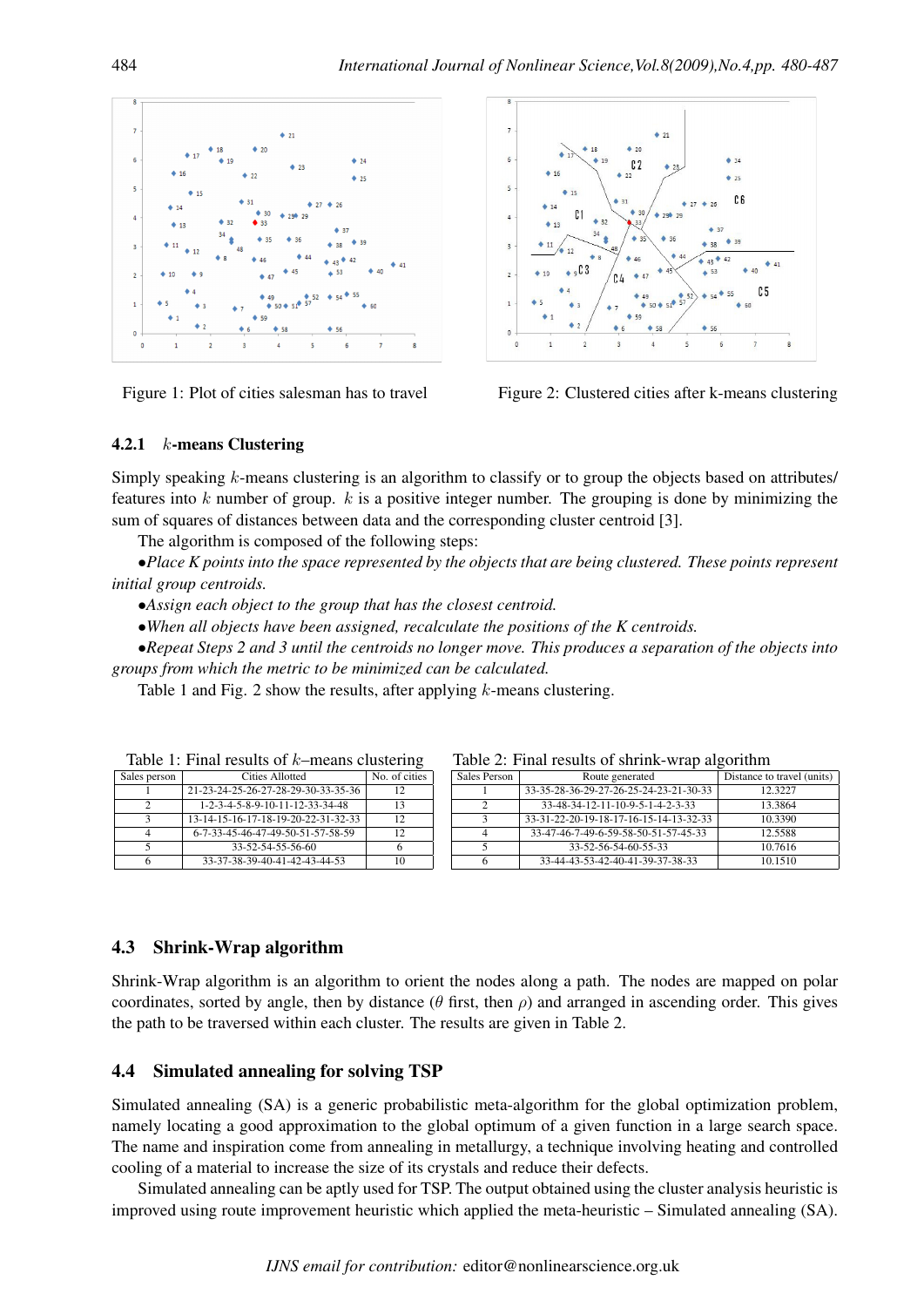The algorithm for SA is given below in Table 3 and the results obtained in this stage of the heuristic is given in Figure 3.

#### 4.5 Tabu search for  $m$ **TSP**

Tabu search (TS) is a mathematical optimization method, belonging to the class of local search(LS) techniques. Tabu search enhances the performance of a local search method by using memory structures: once a potential solution has been determined, it is marked as "taboo" (thus the name, tabu search, since tabu and taboo mean the same thing) so that the algorithm does not visit that possibility repeatedly.

The basic principle of TS is to pursue LS whenever it encounters a local optimum by allowing nonimproving moves; *cycling* back to previously visited solutions is prevented by the use of *memories*, called *tabu lists*, that record the recent history of the search, a key idea that can be linked to Artificial Intelligence concepts. The algorithm for tabu search is given in Table 4. The results of Tabu search is given in the Figure 4.

```
Table 3: Algorithm for Simulated Annealing
Algorithm1:Pseudocode for Simulated Annealing
X = Generate an Initial Feasible Solution;
C(X) = Compute initial cost of X;
best\_cost = C(X);T = Compute Initial Temperature;
While (stopping criterion not met)
         Repeat (pre-chosen number of times)
         Transition = Select a Transition from
                   Neighbourhood (X);
         X′ = Apply Transition(X, Transition);
          ΔC = Compute Change in Cost (X, X′,
              Transition);
         p = generate random number (0,1);
         If ((\Delta C < 0) OR (e^{-\Delta C/T} > p))
                   X = X′
                   C(X) = C(X) + \Delta CEnd If;
         If (C(X) < \text{best-cost}) best_cost = C(X);
          End Repeat;
         T = Apply Cooing Function (T);End While;
Output best_cost;
End.
```

```
Table 4: Algorithm for Tabu search
Algorithm 2: Pseudocode for Tabu Search
X = Generate an Initial Feasible Solution;
C(X) = Compute initial cost of X;
best\_cost = C(X);Initialise tabu list T = \emptyset;
While (stopping criterion not met)
       For (s \in N(X))X′ = Apply Transition(X, s, Transition);
           ΔC = Compute Change in Cost (X, X′, s);
       End For;
While (suitable neighbour not found)
       s ∈ N(X)
       If (s \notin T)X = Apply Transition(X, s, Transition);T = T ∪ s;
         C(X) = Compute cost of X;
          found suitable neighbour = TRUE;
         Else
         If (aspiration(s) = TRUE)
            X = Apply Transition(X, s, Transition);C(X) = Compute cost of X;
            found suitable neighbour = TRUE;
         End If;
       End If;
End While;
If (C(X) ; best cost) best cost = C(X);
End While;
Output best_cost;
End.
```
## 5 Implementation and Results

The problem was implemented using MATLAB 7.1 with Pentium IV processor system. After performing  $k$ means clustering algorithm, Shrink wrap algorithm, simulated annealing and Tabu search were used. Table 5 shows the comparison of results for SA and TS.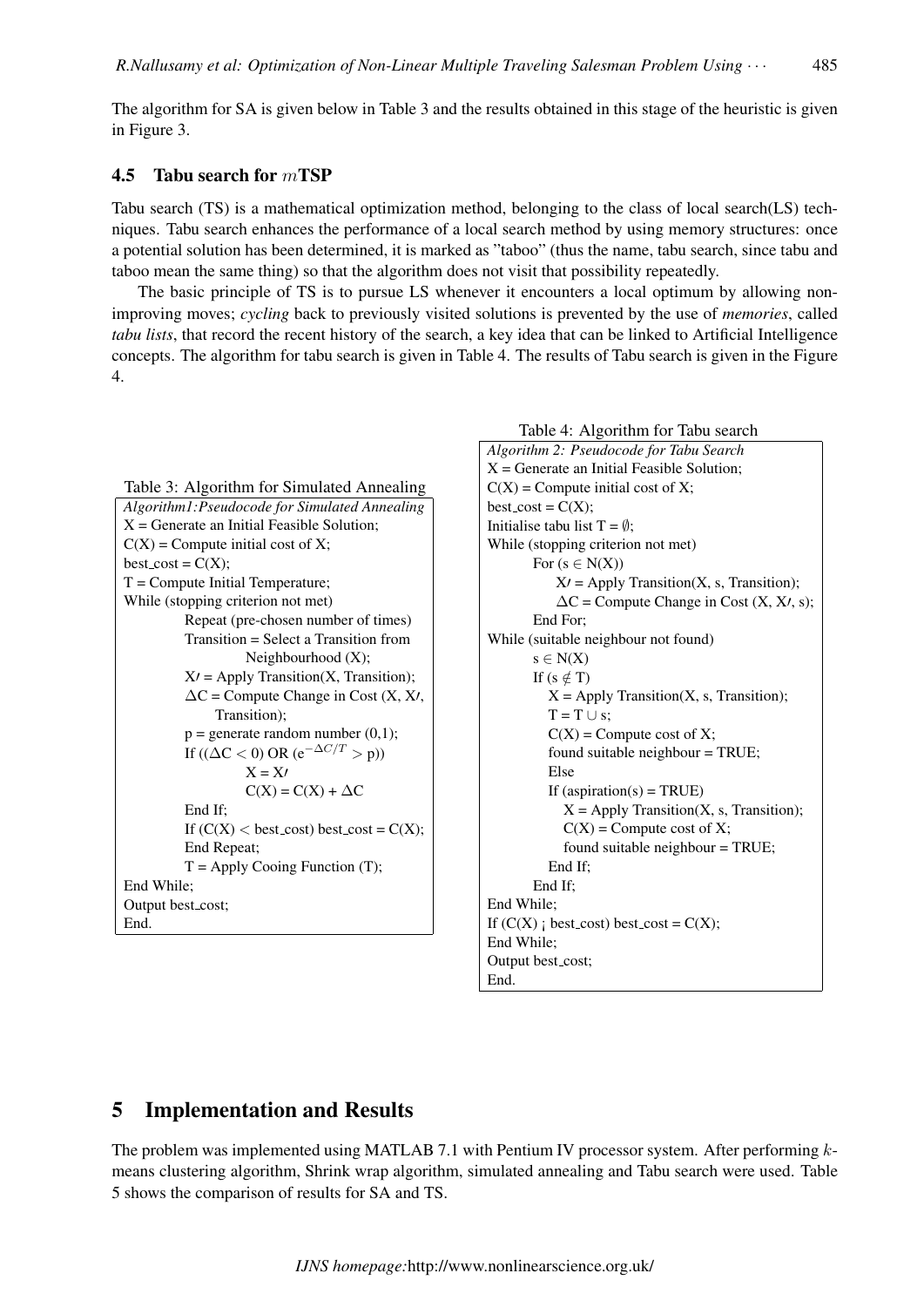

Figure 3: Sequence obtained from simulated annealing



Figure 4: Sequence obtained from Tabu search

| Salesman       | Unoptimized Distance(units) | <b>Optimized Distance (units)</b> |             |
|----------------|-----------------------------|-----------------------------------|-------------|
|                | Shrink wrap                 | Simulated Annealing               | Tabu search |
|                | 12.3227                     | 11.2552                           | 11.6938     |
| $\mathcal{D}$  | 13.3864                     | 10.9832                           | 12.7203     |
| $\mathbf{3}$   | 10.3390                     | 10.3390                           | 10.8722     |
| 4              | 12.5588                     | 10.2939                           | 11.5224     |
| $\overline{5}$ | 10.7616                     | 10.1164                           | 10.3594     |
|                | 10.1510                     | 10.1510                           | 10.2927     |
| <b>TOTAL</b>   | 69.5195                     | 63.1387                           | 67.4608     |

Table 5: Optimized Route Results After Applying SA and TS-Comparison of Distances

## 6 Conclusion

From the results obtained, we find that k-means clustering proved to be effective as it was able to group the cities into clusters in an optimal manner and convergence took place in a short execution time and the optimal clusters were obtained. Between the sequences generated by both methods (SA and TS), the sequence generated by Simulated Annealing was more optimized. From the results it is evident that simulated annealing is better algorithm for a TSP than Tabu search.

By incorporating additional side constraints such as capacity, distance and time windows restrictions, it could easily be extended to a variety of vehicle routing problems (VRPs). Our future direction in this research would be, solving the same problem with multiple constraints like total time, cost and workload balance. The present problem was  $m$ TSP with single depot and this can be extended to  $m$ TSP with multiple depots. The work can be further extended by balancing the workloads of the salesmen by manipulating between clusters and reducing the standard deviation of the distance values. This will help in improving workers morale.

## Acknowledgment

The authors would like to thank Associate editor and anonymous reviewers for their constructive suggestions and insightful comments that have helped to enrich the content and to improve the presentation quality of this paper.

## References

[1] A.E.Rizzoli, R.Montemanni, E.Lucibello, L.M Gambardella: Ant Colony Optimization for real world vehicle routing problems. *Swarm Intelligence, Springer New York*. 1(2): 135-151 (2007)